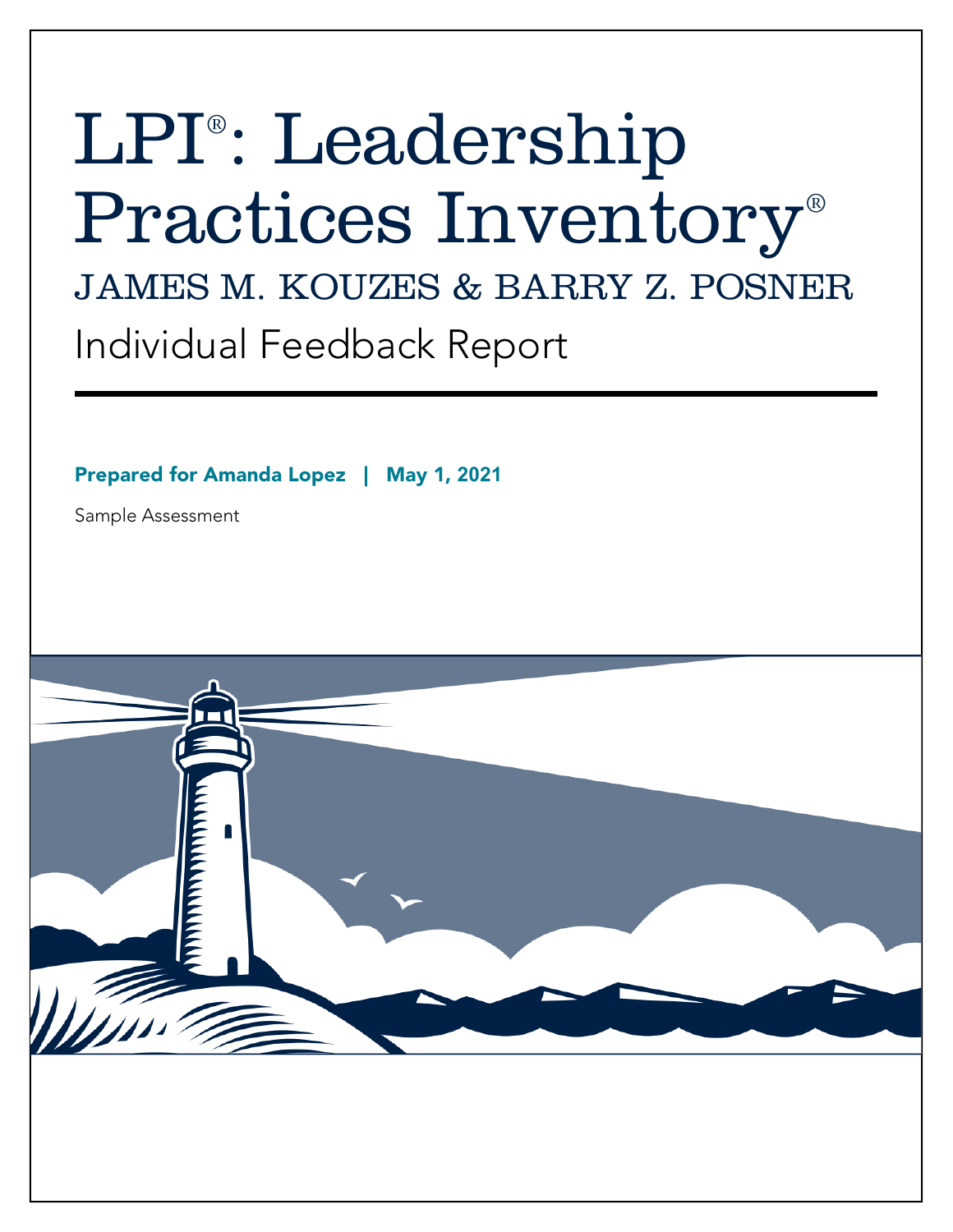# **CONTENTS**

| The Five Practices of Exemplary Leadership <sup>®</sup> |
|---------------------------------------------------------|
|                                                         |
|                                                         |
| Leadership Behaviors Ranking  4                         |
|                                                         |
|                                                         |
|                                                         |
|                                                         |
|                                                         |
|                                                         |
|                                                         |
|                                                         |
|                                                         |
|                                                         |
|                                                         |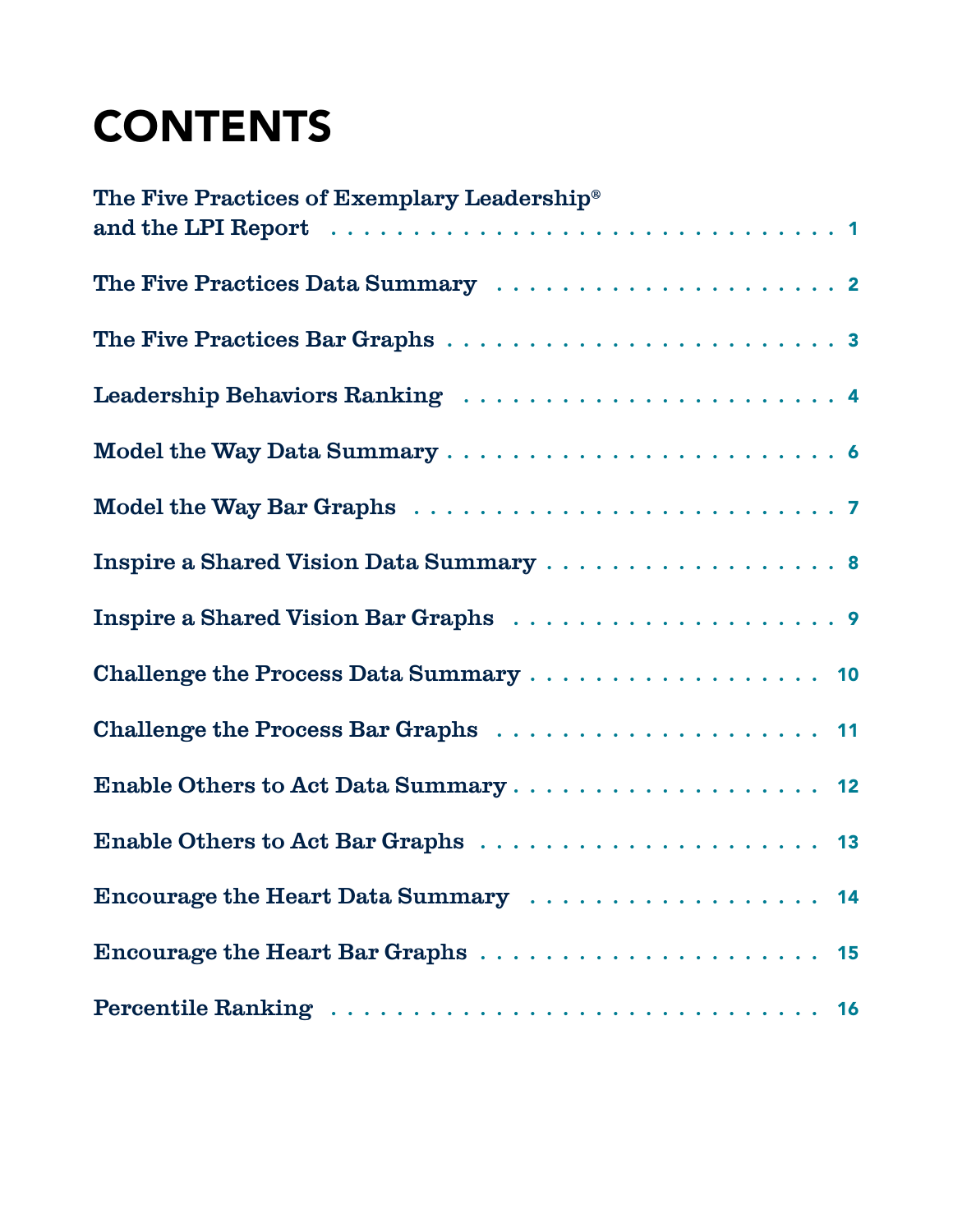

# <span id="page-2-0"></span>The Five Practices of Exemplary Leadership®

Created by James M. Kouzes and Barry Z. Posner in the early 1980s and first identified in their internationally best-selling book, The Leadership Challenge, The Five Practices of Exemplary Leadership approaches leadership as a measurable, learnable, and teachable set of behaviors. After conducting hundreds of interviews, reviewing thousands of case studies, and analyzing more than two million survey questionnaires to understand those times when leaders performed at their personal best, there emerged five practices common to making extraordinary things happen. The Five Practices are:



The Leadership Practices Inventory (LPI) instrument is an essential tool to help you gain perspective into how you see yourself as a leader, how others view you, and what actions you can take to improve your use of The Five Practices, which research has demonstrated, year after year, make for more effective leaders.

#### ABOUT YOUR LPI REPORT

The LPI measures the frequency of 30 specific leadership behaviors on a 10-point scale, with six behavioral statements for each of The Five Practices. You and the observers you selected rated how frequently you engage in each of these important behaviors associated with The Five Practices. The response scale is:

| <b>RESPONSE SCALE</b> | 1-Almost Never | 3-Seldom          | 5-Occasionally | 7-Fairly Often | 9-Very Frequently |
|-----------------------|----------------|-------------------|----------------|----------------|-------------------|
|                       | 2-Rarely       | 4-Once in a While | √6-Sometimes   | 8-Usually      | 10-Almost always  |

In the following report pages, you'll see your LPI Self (S) responses and your observer responses, which are categorized into Manager (M), Direct Report (D), Co-Worker (C), and Other (O). Observer responses are categorized as "Other" when there are not enough responses in the Direct Report or Coworker categories to preserve observer anonymity. The average observer rating (AVG) is an average of all LPI observer responses including Manager.

#### RATER ABBREVIATIONS:

| M-Manager<br>D-Direct Report | C-Co-Worker |  |  | O-Other S-Self AVG-Average of all Observer Responses |
|------------------------------|-------------|--|--|------------------------------------------------------|
|------------------------------|-------------|--|--|------------------------------------------------------|

You requested a total of 9 observers to rate you; of these, 9 have submitted an Observer survey as of report date and are included in your report results.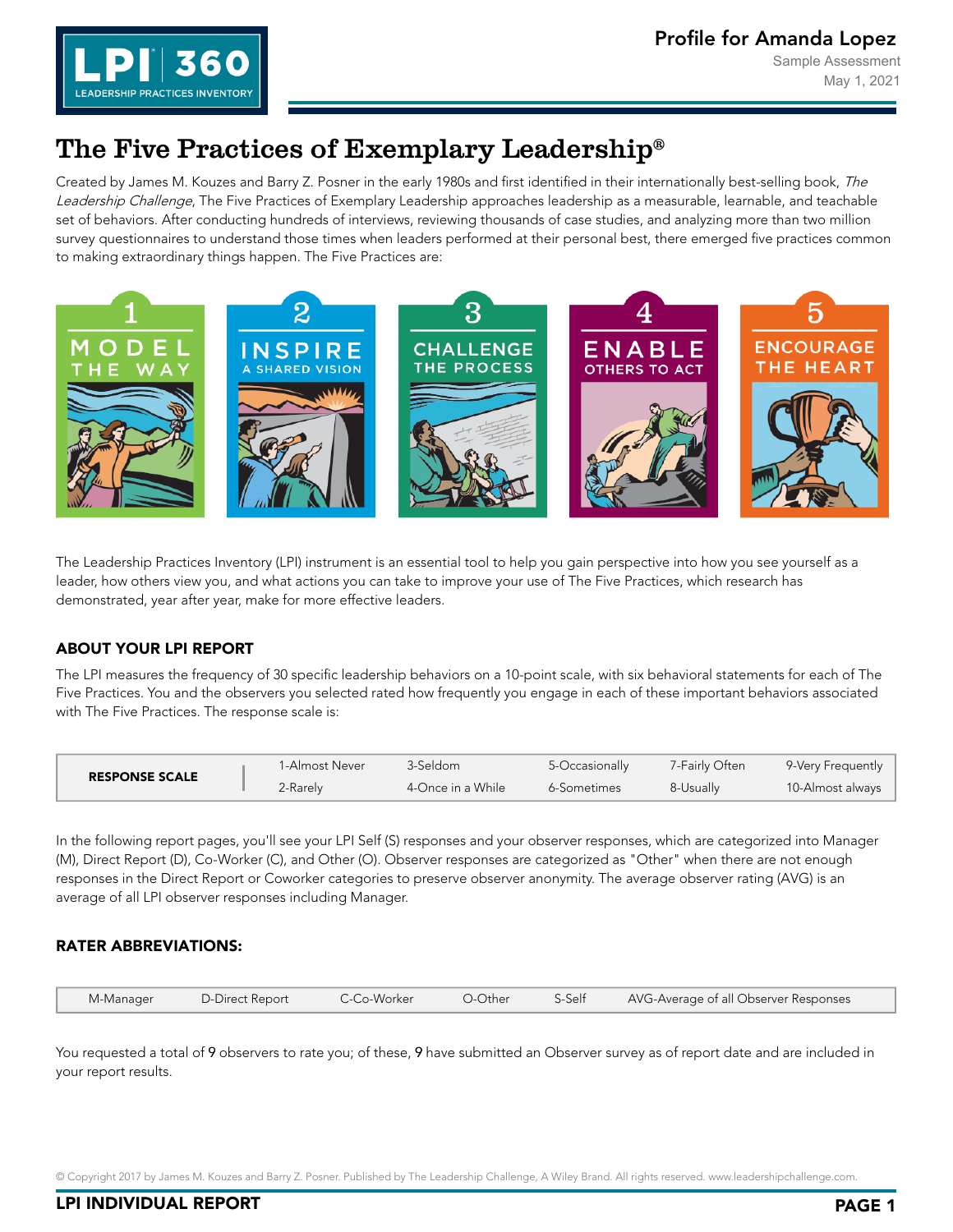

# <span id="page-3-0"></span>The Five Practices Data Summary

This page summarizes your LPI responses for each leadership Practice. The Self column shows the total of your own responses to the six behavioral statements about each Practice. The Individual Observers columns show the total of each Observer's six responses for the Practice. The AVG column shows the average of all your Observers' total responses. Total responses for each Practice can range from 6 to 60; which represents adding up the response score (ranging from 1-Almost Never to 10-Almost Always) for each of the six behavioral statements related to that practice.

|                                       | <b>SELF AVG</b><br><b>INDIVIDUAL OBSERVERS</b> |      |                |                |                |                |                |                |                |                |    |
|---------------------------------------|------------------------------------------------|------|----------------|----------------|----------------|----------------|----------------|----------------|----------------|----------------|----|
|                                       |                                                |      | M <sub>1</sub> | D <sub>1</sub> | D <sub>2</sub> | D <sub>3</sub> | D <sub>4</sub> | C <sub>1</sub> | C <sub>2</sub> | C <sub>3</sub> | O1 |
| <b>Model</b><br>the Way               | 53                                             | 45.8 | 51             | 51             | 55             | 50             | 25             | 47             | 42             | 45             | 46 |
| Inspire a<br><b>Shared Vision</b>     | 45                                             | 45.2 | 47             | 49             | 48             | 54             | 31             | 45             | 42             | 42             | 49 |
| <b>Challenge</b><br>the Process       | 54                                             | 49.2 | 49             | 54             | 58             | 54             | 29             | 48             | 51             | 44             | 56 |
| <b>Enable</b><br><b>Others to Act</b> | 53                                             | 49.0 | 50             | 49             | 56             | 54             | 32             | 48             | 47             | 51             | 54 |
| <b>Encourage</b><br>the Heart         | 39                                             | 40.6 | 47             | 36             | 35             | 47             | 26             | 49             | 38             | 39             | 48 |

M-Manager D-Direct Report C-Co-Worker O-Other S-Self AVG-Average of all Observer Responses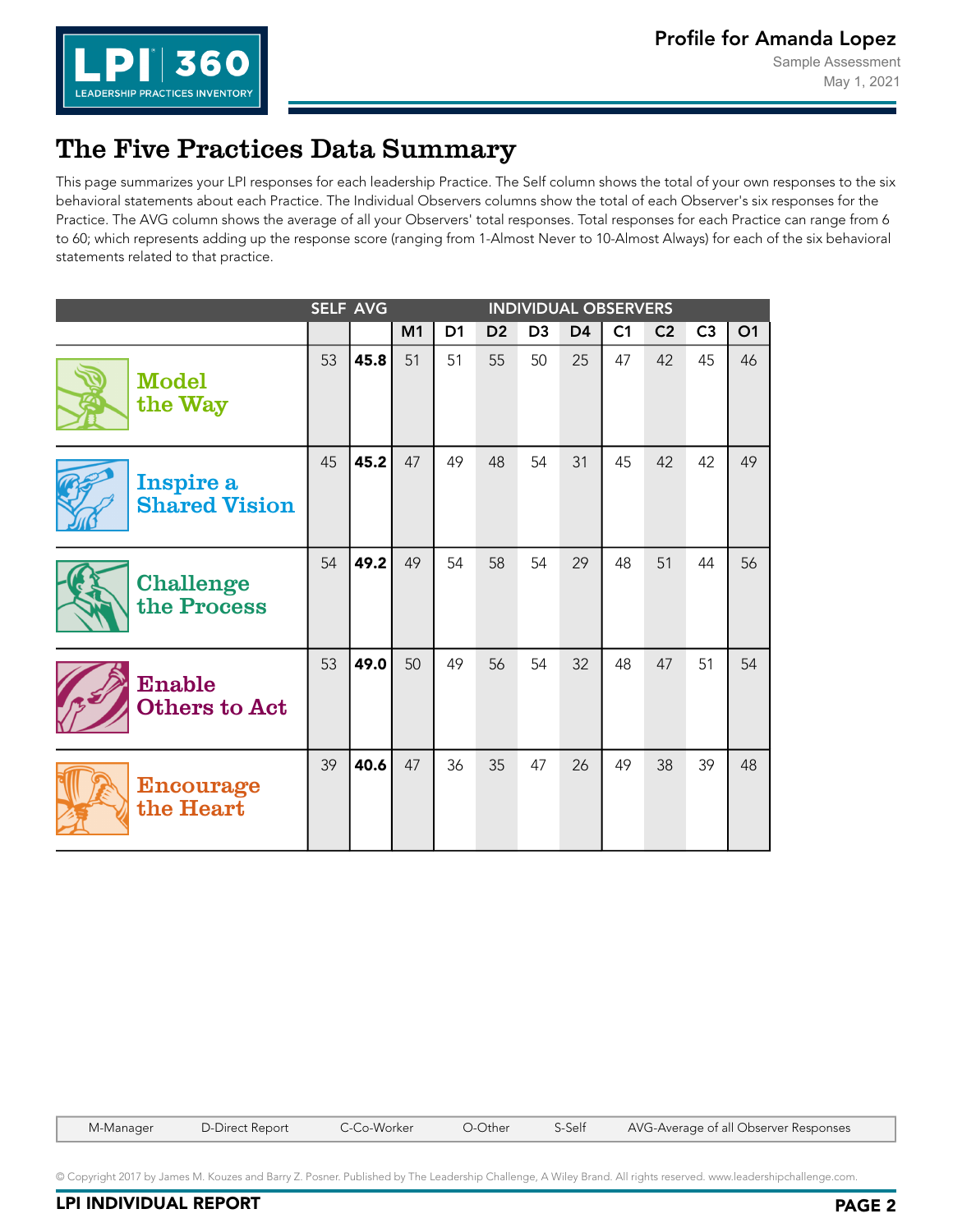Sample Assessment May 1, 2021



# <span id="page-4-0"></span>The Five Practices Bar Graphs

These bar graphs, one set for each leadership Practice, provide a graphic representation of the numerical data recorded on The Five Practices Data Summary page. By Practice, it shows the total response for Self and the average total for each category of Observer. Average refers to the average for all categories of Observers (including Manager). Total responses can range from 6 to 60; which represents adding up the response score (ranging from 1-Almost Never to 10-Almost Always) for each of the six behavioral statements related to that practice.



#### Model the Way

| $\sim$               |      | 10 | 15 | 20 | 25 | 30 | 35 | 40 | 45 | 50 | 55 | 60 |
|----------------------|------|----|----|----|----|----|----|----|----|----|----|----|
| <b>SELF</b>          | 53   |    |    |    |    |    |    |    |    |    |    |    |
| <b>AVERAGE</b>       | 45.8 |    |    |    |    |    |    |    |    |    |    |    |
| <b>MANAGER</b>       | 51.0 |    |    |    |    |    |    |    |    |    |    |    |
| <b>DIRECT REPORT</b> | 45.3 |    |    |    |    |    |    |    |    |    |    |    |
| <b>CO-WORKER</b>     | 44.7 |    |    |    |    |    |    |    |    |    |    |    |
| <b>OTHER</b>         | 46.0 |    |    |    |    |    |    |    |    |    |    |    |



# Inspire a Shared Vision

| $-$                  |      | 10 | 15 | 20 | 25 | 30 | 35 | 40 | 45 | 50 | 55 | 60 |
|----------------------|------|----|----|----|----|----|----|----|----|----|----|----|
| <b>SELF</b>          | 45   |    |    |    |    |    |    |    |    |    |    |    |
| <b>AVERAGE</b>       | 45.2 |    |    |    |    |    |    |    |    |    |    |    |
| <b>MANAGER</b>       | 47.0 |    |    |    |    |    |    |    |    |    |    |    |
| <b>DIRECT REPORT</b> | 45.5 |    |    |    |    |    |    |    |    |    |    |    |
| <b>CO-WORKER</b>     | 43.0 |    |    |    |    |    |    |    |    |    |    |    |
| <b>OTHER</b>         | 49.0 |    |    |    |    |    |    |    |    |    |    |    |

## Challenge the Process

| ____                 |      |  | 10 | 15 | 20 | 25 | 30 | 35 | 40 | 45 | 50 | 55 | 60 |
|----------------------|------|--|----|----|----|----|----|----|----|----|----|----|----|
| <b>SELF</b>          | 54   |  |    |    |    |    |    |    |    |    |    |    |    |
| <b>AVERAGE</b>       | 49.2 |  |    |    |    |    |    |    |    |    |    |    |    |
| <b>MANAGER</b>       | 49.0 |  |    |    |    |    |    |    |    |    |    |    |    |
| <b>DIRECT REPORT</b> | 48.8 |  |    |    |    |    |    |    |    |    |    |    |    |
| <b>CO-WORKER</b>     | 47.7 |  |    |    |    |    |    |    |    |    |    |    |    |
| <b>OTHER</b>         | 56.0 |  |    |    |    |    |    |    |    |    |    |    |    |

# Enable Others to Act

| $\sim$               |      |  | 10 | 15 | 20 | 25 | 30 | 35 | 40 | 45 | 50 | 55 | 60 |
|----------------------|------|--|----|----|----|----|----|----|----|----|----|----|----|
| <b>SELF</b>          | 53   |  |    |    |    |    |    |    |    |    |    |    |    |
| <b>AVERAGE</b>       | 49.0 |  |    |    |    |    |    |    |    |    |    |    |    |
| <b>MANAGER</b>       | 50.0 |  |    |    |    |    |    |    |    |    |    |    |    |
| <b>DIRECT REPORT</b> | 47.8 |  |    |    |    |    |    |    |    |    |    |    |    |
| <b>CO-WORKER</b>     | 48.7 |  |    |    |    |    |    |    |    |    |    |    |    |
| <b>OTHER</b>         | 54.0 |  |    |    |    |    |    |    |    |    |    |    |    |

# Encourage the Heart

| $\sim$               |      |  | 10 | 15 | 20 | 25 | 30 | 35 | 40 | 45 | 50 | 55 | 60 |
|----------------------|------|--|----|----|----|----|----|----|----|----|----|----|----|
| <b>SELF</b>          | 39   |  |    |    |    |    |    |    |    |    |    |    |    |
|                      |      |  |    |    |    |    |    |    |    |    |    |    |    |
| <b>AVERAGE</b>       | 40.6 |  |    |    |    |    |    |    |    |    |    |    |    |
| <b>MANAGER</b>       | 47.0 |  |    |    |    |    |    |    |    |    |    |    |    |
|                      |      |  |    |    |    |    |    |    |    |    |    |    |    |
| <b>DIRECT REPORT</b> | 36.0 |  |    |    |    |    |    |    |    |    |    |    |    |
|                      |      |  |    |    |    |    |    |    |    |    |    |    |    |
| <b>CO-WORKER</b>     | 42.0 |  |    |    |    |    |    |    |    |    |    |    |    |
| <b>OTHER</b>         | 48.0 |  |    |    |    |    |    |    |    |    |    |    |    |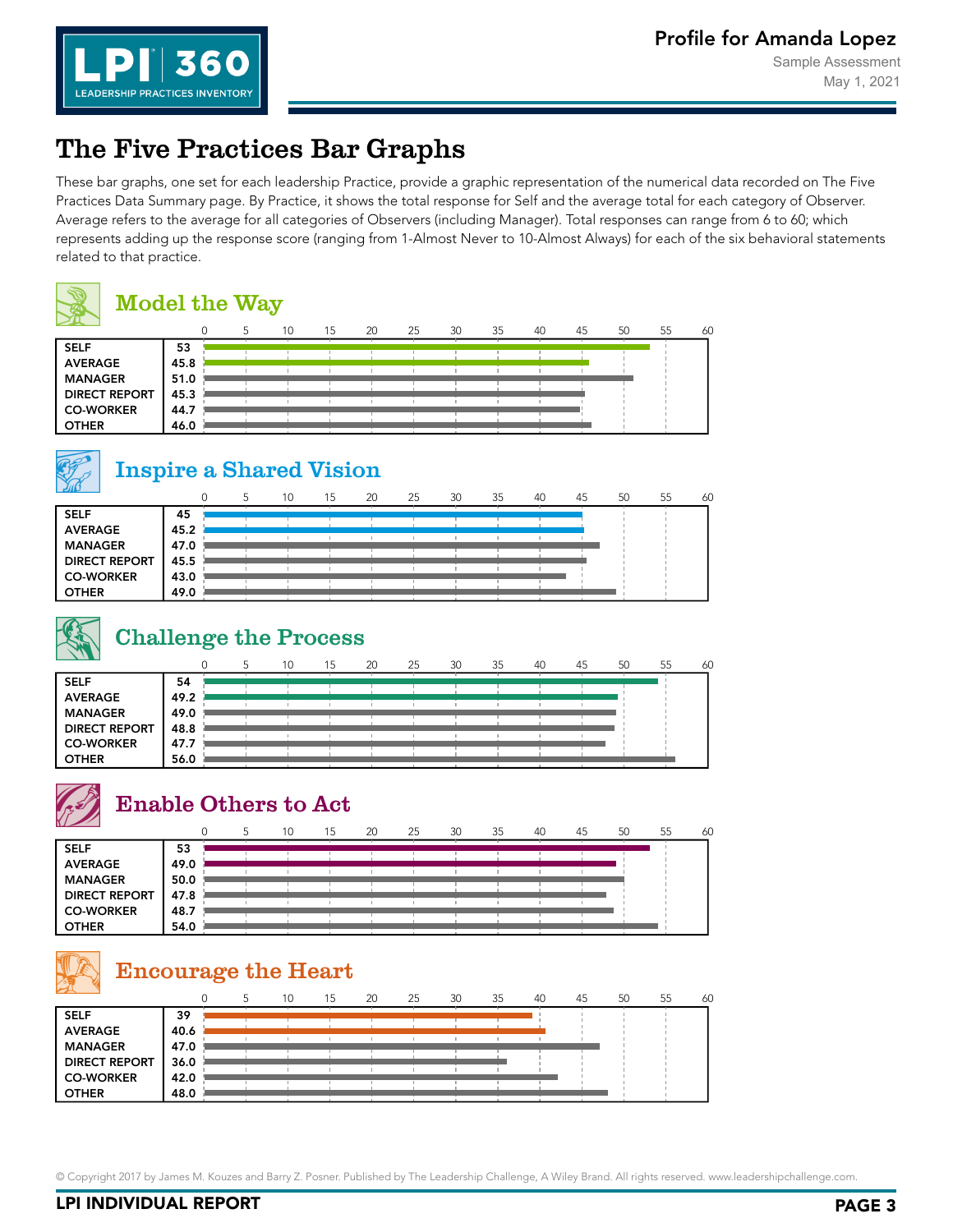

# <span id="page-5-0"></span>Leadership Behaviors Ranking

The following page shows the ranking, from most frequent to least frequent, of all 30 leadership behaviors based on the average of your Observers' responses. The average (AVG) includes the Manager response, which is also shown separately. Horizontal lines separate the 10 most and the 10 least frequent behaviors from the middle 10. A plus sign (+) next to the AVG or Manager (M) response indicates that the response is more than 1.5 points higher than your Self response; a minus sign (-) indicates that the response is more than 1.5 points lower than your Self response. Since 1.5 is approximately the average difference between self and observer scores, any difference greater than that merits attention. When the +/- column is blank in a given row, this indicates a reasonable degree of agreement between the SELF and AVG or SELF and MANAGER scores. The response scale runs from 1-Almost Never to 10-Almost Always.

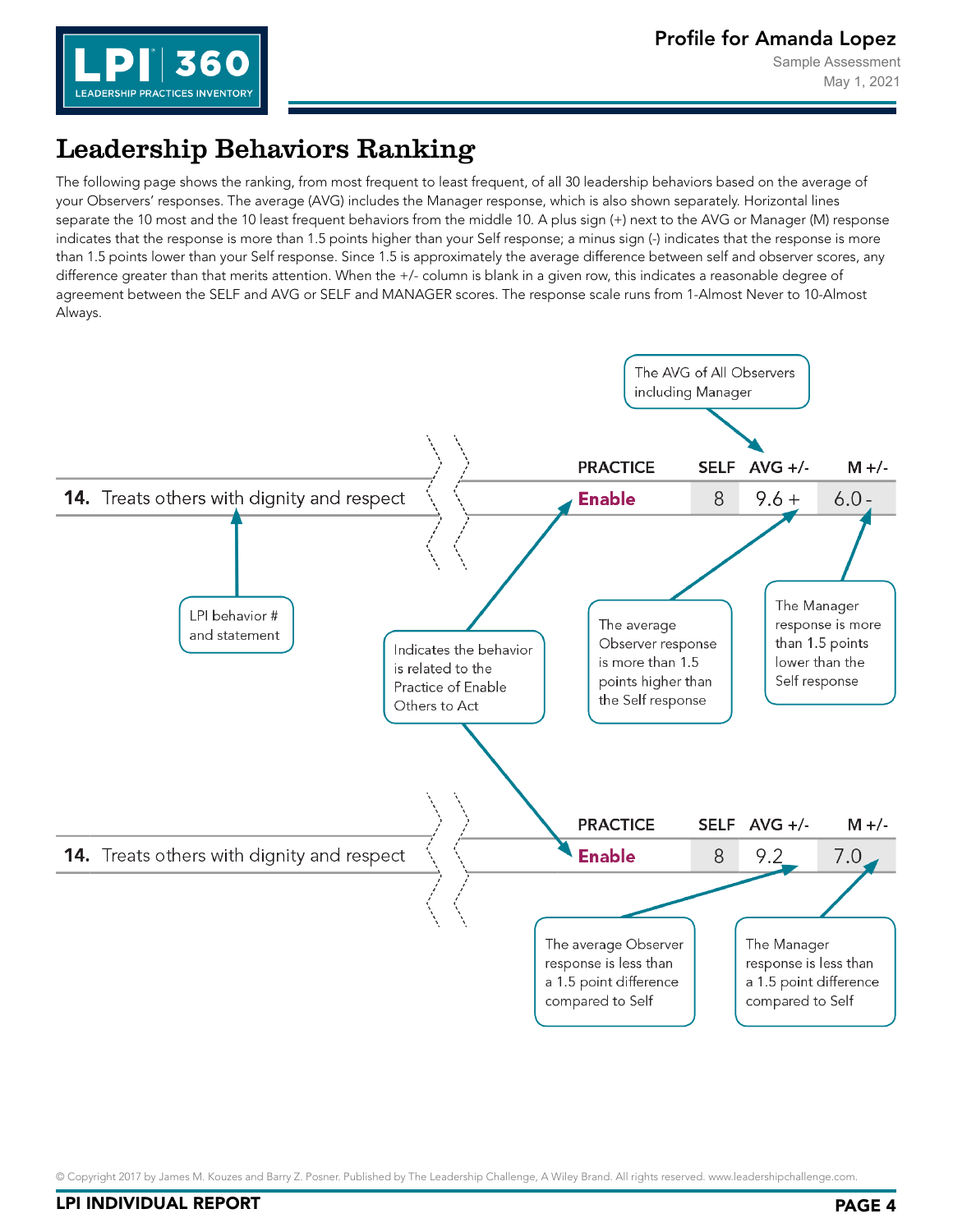## Profile for Amanda Lopez



Sample Assessment May 1, 2021

|     | <b>MOST FREQUENT</b>                                                                    | <b>PRACTICE</b>  |                | SELF AVG +/- | $M +/-$ |
|-----|-----------------------------------------------------------------------------------------|------------------|----------------|--------------|---------|
| 14. | Treats people with dignity and respect                                                  | <b>Enable</b>    | 10             | 9.6          | 10.0    |
| 11. | Follows through on promises and commitments                                             | <b>Model</b>     | 10             | 9.0          | 10.0    |
| 3.  | Seeks challenging opportunities to test skills                                          | <b>Challenge</b> | 10             | 8.9          | 9.0     |
| 1.  | Sets a personal example of what is expected                                             | <b>Model</b>     | 10             | 8.7          | 10.0    |
| 2.  | Talks about future trends influencing our work                                          | <b>Inspire</b>   | 10             | 8.6          | 10.0    |
| 23. | Identifies measurable milestones that keep projects moving forward                      | <b>Challenge</b> | 10             | $8.4 -$      | $7.0 -$ |
| 28. | Takes initiative in anticipating and responding to change                               | <b>Challenge</b> | 9              | 8.4          | 9.0     |
| 4.  | Develops cooperative relationships                                                      | <b>Enable</b>    | 8              | 8.4          | 8.0     |
| 9.  | Actively listens to diverse points of view                                              | <b>Enable</b>    | 9              | 8.2          | 9.0     |
| 13. | Actively searches for innovative ways to improve what we do                             | <b>Challenge</b> | 8              | 8.2          | 8.0     |
| 24. | Gives people choice about how to do their work                                          | <b>Enable</b>    | 10             | $8.1 -$      | 9.0     |
| 6.  | Makes certain that people adhere to the principles and standards that have been         | <b>Model</b>     | 9              | 8.1          | 8.0     |
|     | agreed upon                                                                             |                  |                |              |         |
| 8.  | Challenges people to try new approaches                                                 | <b>Challenge</b> | 9              | 7.9          | 8.0     |
| 19. | Involves people in the decisions that directly impact their job performance             | <b>Enable</b>    | 8              | 7.9          | 8.0     |
| 22. | Paints "big picture" of group aspirations                                               | <b>Inspire</b>   | 6              | $7.9 +$      | $8.0 +$ |
| 7.  | Describes a compelling image of the future                                              | <b>Inspire</b>   | $\overline{7}$ | 7.8          | 8.0     |
| 26. | Is clear about his/her philosophy of leadership                                         | <b>Model</b>     | 8              | 7.6          | 8.0     |
| 21. | Builds consensus around organization's values                                           | <b>Model</b>     | 9              | $7.4 -$      | 8.0     |
| 30. | Gets personally involved in recognizing people and celebrating accomplishments          | <b>Encourage</b> | 8              | 7.4          | 8.0     |
| 18. | Asks "What can we learn?"                                                               | <b>Challenge</b> | 8              | 7.3          | 8.0     |
| 17. | Shows others how their interests can be realized                                        | <b>Inspire</b>   | 7              | 7.3          | 8.0     |
| 27. | Speaks with conviction about meaning of work                                            | <b>Inspire</b>   | 6              | 7.2          | 7.0     |
| 5.  | Praises people for a job well done                                                      | <b>Encourage</b> | 6              | 7.1          | $8.0 +$ |
| 15. | Makes sure that people are creatively recognized for their contributions to the success |                  | 5              | $7.1 +$      | $8.0 +$ |
|     | of our projects                                                                         | <b>Encourage</b> |                |              |         |
| 10. | Expresses confidence in people's abilities                                              | <b>Encourage</b> | 9              | $7.0 -$      | $7.0 -$ |
| 29. | Ensures that people grow in their jobs                                                  | <b>Enable</b>    | 8              | 6.8          | $6.0 -$ |
| 12. | Appeals to others to share dream of the future                                          | <b>Inspire</b>   | 9              | $6.4 -$      | $6.0 -$ |
| 20. | Recognizes people for commitment to shared values                                       | <b>Encourage</b> | 5              | 6.0          | $8.0 +$ |
| 25. | Tells stories of encouragement about the good work of others                            | <b>Encourage</b> | 6              | 5.9          | $8.0 +$ |
| 16. | Asks for feedback on how his/her actions affect people's performance                    | <b>Model</b>     | 7              | $5.0 -$      | 7.0     |
|     | <b>LEAST FREQUENT</b>                                                                   |                  |                |              |         |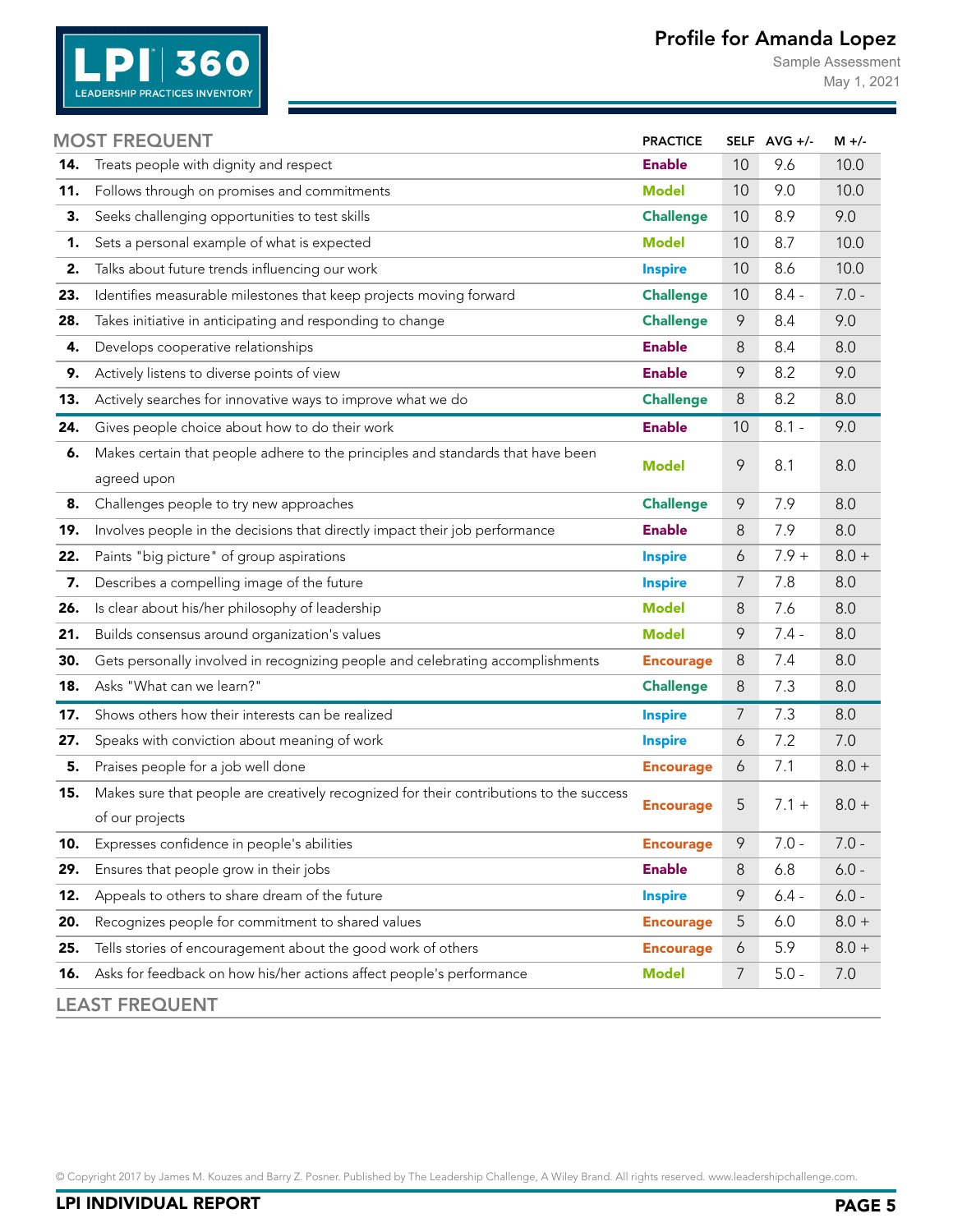

<span id="page-7-0"></span>

#### Model the Way Data Summary

**E** Clarify values by finding your voice and affirming shared values

 $\overline{\mathbb{R}}$ Set the example by aligning actions with shared values

This page shows the responses for each of the six leadership behaviors related to this Practice. The Self column shows the responses you gave yourself for each behavior. The AVG column shows the averages of the Observers responses. The Individual Observers columns show each Observers response for each behavioral item. Responses can range from 1-Almost Never to 10-Almost Always.

|     |                                                                                                      |                | <b>SELF AVG</b> | <b>INDIVIDUAL OBSERVERS</b> |                |                |                |                |                |                |                |                |
|-----|------------------------------------------------------------------------------------------------------|----------------|-----------------|-----------------------------|----------------|----------------|----------------|----------------|----------------|----------------|----------------|----------------|
|     |                                                                                                      |                |                 | M1                          | D <sub>1</sub> | D <sub>2</sub> | D <sub>3</sub> | D <sub>4</sub> | C <sub>1</sub> | C <sub>2</sub> | C <sub>3</sub> | <b>O1</b>      |
| 1.  | Sets a personal example of<br>what is expected                                                       | 10             | 8.7             | 10                          | 10             | 10             | 9              | 5              | 8              | 8              | 8              | 10             |
| 6.  | Makes certain that people<br>adhere to the principles and<br>standards that have been<br>agreed upon | 9              | 8.1             | 8                           | 9              | 10             | 8              | $\overline{4}$ | 9              | 8              | 8              | 9              |
| 11. | Follows through on promises<br>and commitments                                                       | 10             | 9.0             | 10                          | 9              | 10             | 10             | $\overline{6}$ | 8              | 8              | 10             | 10             |
|     | 16. Asks for feedback on how his/<br>her actions affect people's<br>performance                      | $\overline{7}$ | 5.0             | $\overline{7}$              | 6              | $\overline{7}$ | 6              | $\mathbf{1}$   | 5              | 5              | 5              | $\mathfrak{Z}$ |
|     | 21. Builds consensus around<br>organization's values                                                 | 9              | 7.4             | 8                           | 8              | 9              | 9              | 5              | 9              | $\delta$       | $\overline{7}$ | $\overline{6}$ |
|     | 26. Is clear about his/her<br>philosophy of leadership                                               | 8              | 7.6             | 8                           | 9              | 9              | 8              | $\overline{4}$ | 8              | $\overline{7}$ | $\overline{7}$ | 8              |

| <b>RESPONSE SCALE</b> |                 | 1-Almost Never<br>2-Rarely |             | 3-Seldom          | 5-Occasionally | 7-Fairly Often                        | 9-Very Frequently |
|-----------------------|-----------------|----------------------------|-------------|-------------------|----------------|---------------------------------------|-------------------|
|                       |                 |                            |             | 4-Once in a While | 6-Sometimes    | 8-Usually                             | 10-Almost always  |
|                       |                 |                            |             |                   |                |                                       |                   |
| M-Manager             | D-Direct Report |                            | C-Co-Worker | O-Other           | S-Self         | AVG-Average of all Observer Responses |                   |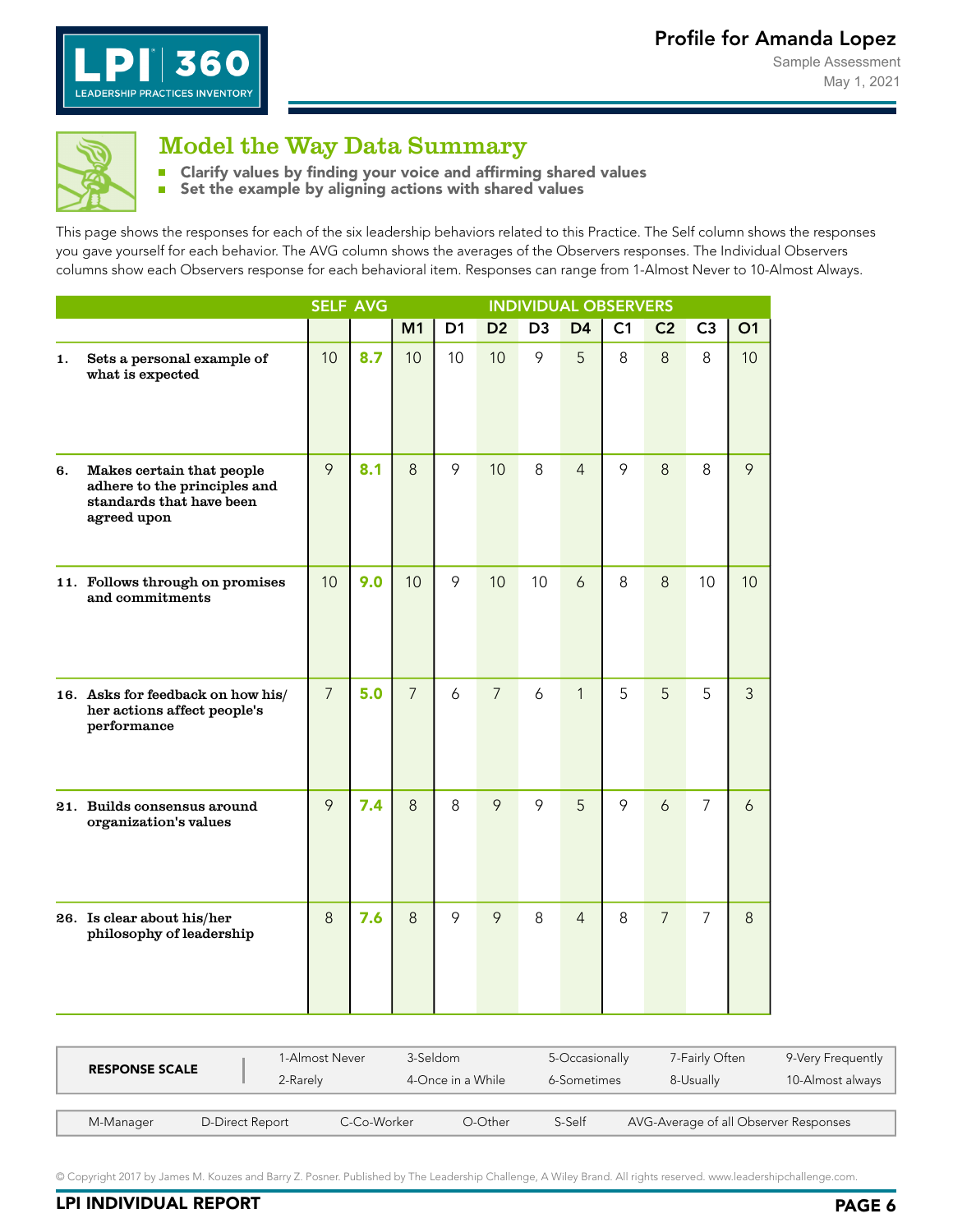Sample Assessment May 1, 2021



<span id="page-8-0"></span>

### Model the Way Bar Graphs

Clarify values by finding your voice and affirming shared values ń.  $\blacksquare$ Set the example by aligning actions with shared values

The set of bar graphs for each of the six leadership behaviors related to this Practice provides a graphic representation of your and your Observers' average responses for that behavior. By behavior, it shows the response for Self and the average response for each category of Observer. Average refers to the average response for all categories of Observers (including Manager). Responses can range from 1-Almost Never to 10-Almost Always.

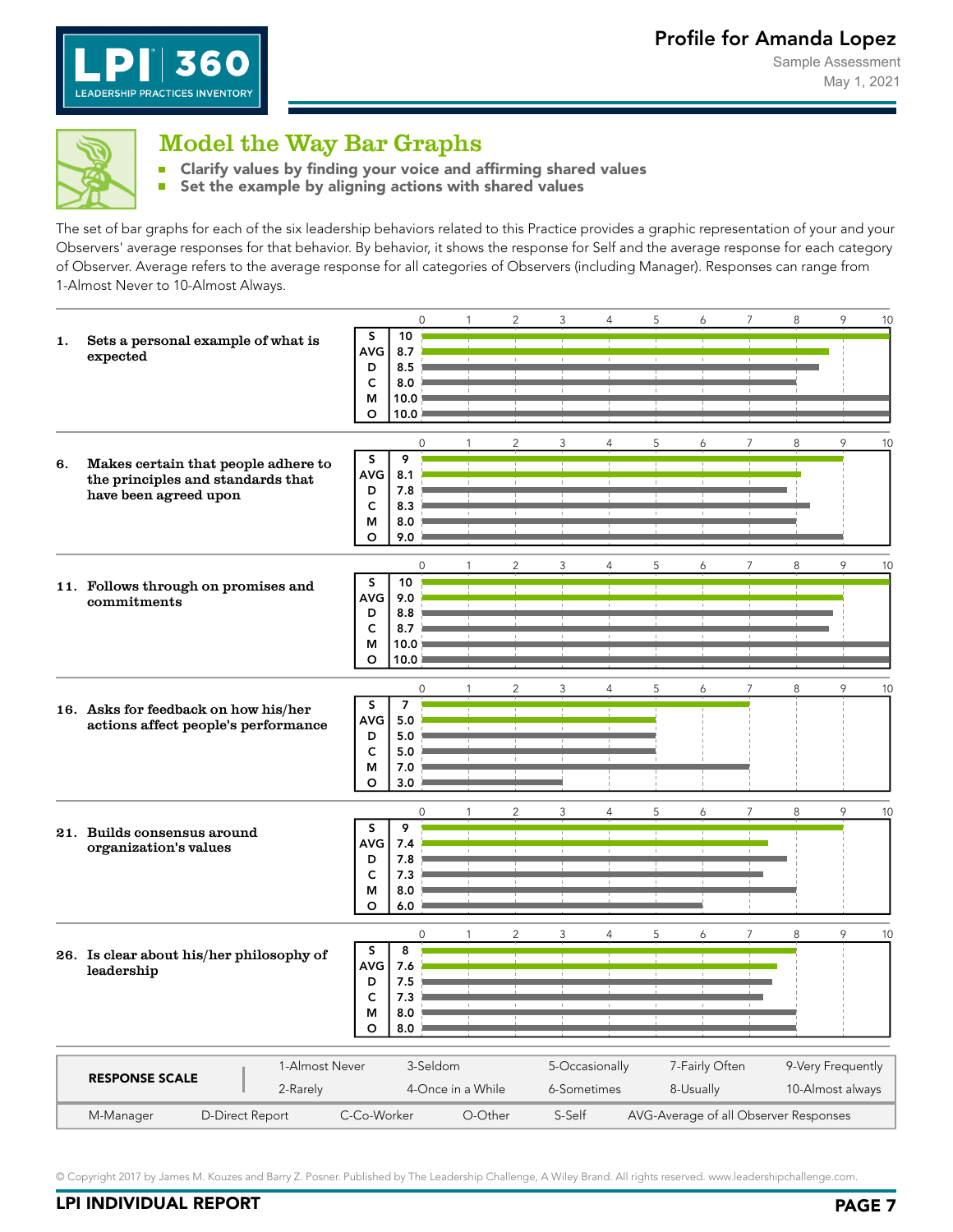<span id="page-9-0"></span>

### Inspire a Shared Vision Data Summary

**Envision the future by imagining exciting and ennobling possibilities** 

 $\blacksquare$ Enlist others in a common vision by appealing to shared aspirations

This page shows the responses for each of the six leadership behaviors related to this Practice. The Self column shows the responses you gave yourself for each behavior. The AVG column shows the averages of the Observers responses. The Individual Observers columns show each Observers response for each behavioral item. Responses can range from 1-Almost Never to 10-Almost Always.

|     |                                                       |                | <b>SELF AVG</b> | <b>INDIVIDUAL OBSERVERS</b> |                |                |                |                |                |                |                |                |
|-----|-------------------------------------------------------|----------------|-----------------|-----------------------------|----------------|----------------|----------------|----------------|----------------|----------------|----------------|----------------|
|     |                                                       |                |                 | M1                          | D <sub>1</sub> | D <sub>2</sub> | D <sub>3</sub> | D <sub>4</sub> | C <sub>1</sub> | C <sub>2</sub> | C <sub>3</sub> | O1             |
| 2.  | Talks about future trends<br>influencing our work     | 10             | 8.6             | 10                          | 9              | 9              | 10             | 6              | 8              | 8              | 8              | 9              |
| 7.  | Describes a compelling image<br>of the future         | $\overline{7}$ | 7.8             | 8                           | 9              | 8              | 9              | 5              | 8              | 8              | $\overline{7}$ | 8              |
|     | 12. Appeals to others to share<br>dream of the future | 9              | 6.4             | 6                           | 6              | $\overline{7}$ | $\overline{7}$ | $\overline{4}$ | $\overline{7}$ | $\overline{7}$ | $\overline{7}$ | $\overline{7}$ |
| 17. | Shows others how their<br>interests can be realized   | $\overline{7}$ | 7.3             | 8                           | $\overline{7}$ | $\overline{7}$ | 9              | 5              | 8              | $\overline{7}$ | 6              | 9              |
|     | 22. Paints "big picture" of group<br>aspirations      | 6              | 7.9             | 8                           | 9              | 8              | 9              | 5              | 8              | 6              | 9              | 9              |
|     | 27. Speaks with conviction about<br>meaning of work   | $\ddot{\circ}$ | 7.2             | $\overline{7}$              | 9              | 9              | 10             | 6              | 6              | 6              | 5              | $\overline{7}$ |

| <b>RESPONSE SCALE</b>        |  | 1-Almost Never |             | 3-Seldom          | 5-Occasionally | 7-Fairly Often                        | 9-Very Frequently |
|------------------------------|--|----------------|-------------|-------------------|----------------|---------------------------------------|-------------------|
|                              |  | 2-Rarely       |             | 4-Once in a While | 6-Sometimes    | 8-Usually                             | 10-Almost always  |
|                              |  |                |             |                   |                |                                       |                   |
| D-Direct Report<br>M-Manager |  |                | C-Co-Worker | O-Other           | S-Self         | AVG-Average of all Observer Responses |                   |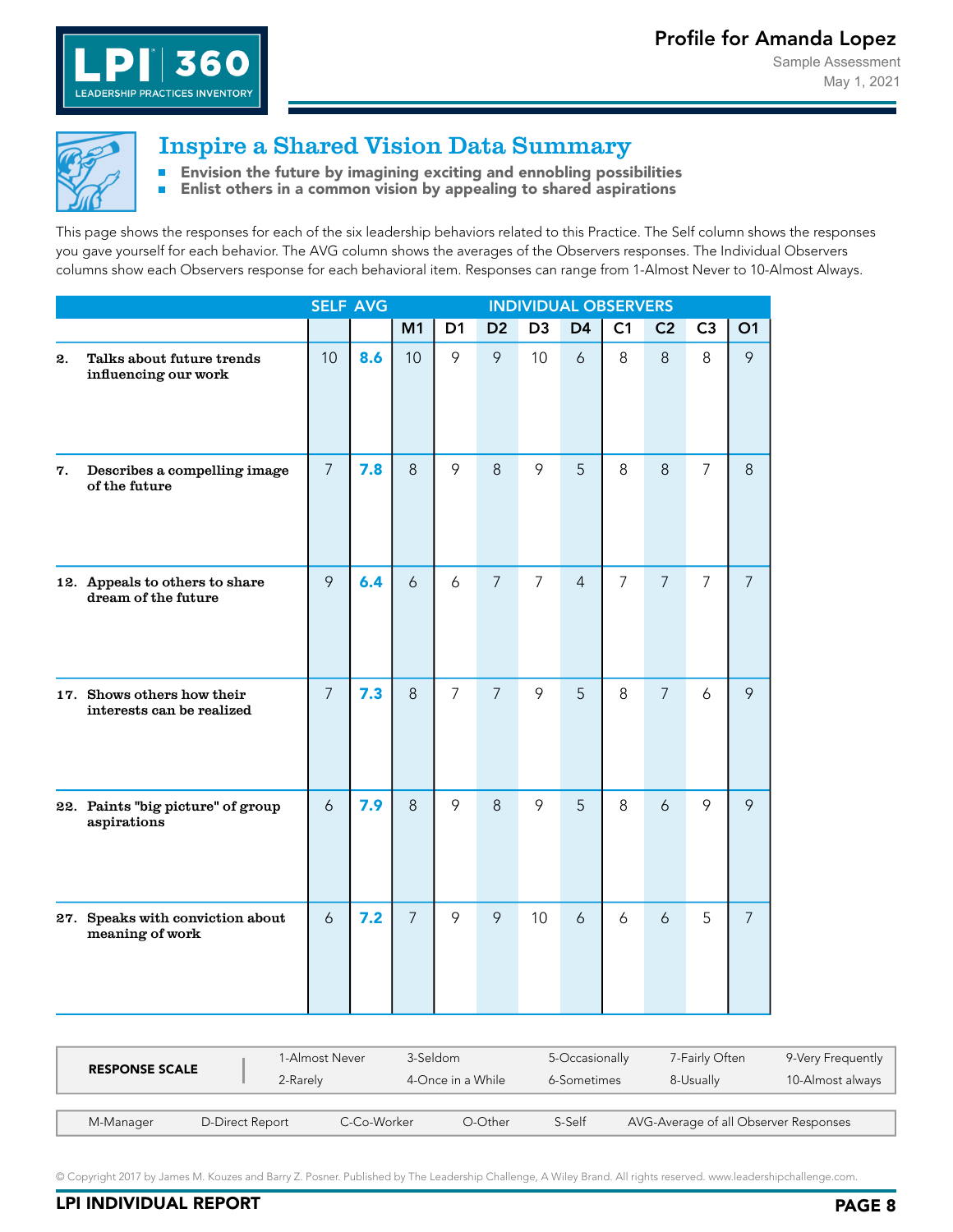<span id="page-10-0"></span>

### Inspire a Shared Vision Bar Graphs

Envision the future by imagining exciting and ennobling possibilities  $\blacksquare$ **Enlist others in a common vision by appealing to shared aspirations** 

The set of bar graphs for each of the six leadership behaviors related to this Practice provides a graphic representation of your and your Observers' average responses for that behavior. By behavior, it shows the response for Self and the average response for each category of Observer. Average refers to the average response for all categories of Observers (including Manager). Responses can range from 1-Almost Never to 10-Almost Always.

|    |                                               |                        |                | $\mathbf 0$  |                   | 2              | 3              | 4              | 5              | 6         | 7 | 8                                                              | 9                                                            | 10 |  |  |
|----|-----------------------------------------------|------------------------|----------------|--------------|-------------------|----------------|----------------|----------------|----------------|-----------|---|----------------------------------------------------------------|--------------------------------------------------------------|----|--|--|
| 2. | Talks about future trends influencing         | S                      | 10             |              |                   |                |                |                |                |           |   |                                                                |                                                              |    |  |  |
|    | our work                                      | AVG                    | 8.6            |              |                   |                |                |                |                |           |   |                                                                |                                                              |    |  |  |
|    |                                               | D                      | 8.5            |              |                   |                |                |                |                |           |   |                                                                |                                                              |    |  |  |
|    |                                               | $\mathsf{C}$           | 8.0            |              |                   |                |                |                |                |           |   |                                                                |                                                              |    |  |  |
|    |                                               | м                      | 10.0           |              |                   |                |                |                |                |           |   |                                                                |                                                              |    |  |  |
|    |                                               | O                      | 9.0            |              |                   |                |                |                |                |           |   |                                                                |                                                              |    |  |  |
|    |                                               |                        |                | $\mathbf 0$  |                   | 2              | 3              | $\overline{4}$ | 5              | 6         |   |                                                                | 9                                                            | 10 |  |  |
|    |                                               | S                      | $\overline{7}$ |              |                   |                |                |                |                |           |   |                                                                |                                                              |    |  |  |
| 7. | Describes a compelling image of the<br>future | AVG                    | 7.8            |              |                   |                |                |                |                |           |   |                                                                |                                                              |    |  |  |
|    |                                               | D                      | 7.8            |              |                   |                |                |                |                |           |   |                                                                |                                                              |    |  |  |
|    |                                               | $\mathsf{C}$           | 7.7            |              |                   |                |                |                |                |           |   |                                                                |                                                              |    |  |  |
|    |                                               | М                      | 8.0            |              |                   |                |                |                |                |           |   |                                                                |                                                              |    |  |  |
|    |                                               | $\circ$                | 8.0            |              |                   |                |                |                |                |           |   |                                                                |                                                              |    |  |  |
|    |                                               |                        |                |              |                   |                |                |                |                |           |   |                                                                |                                                              |    |  |  |
|    |                                               |                        |                | $\mathbf{0}$ |                   | $\mathfrak{p}$ | 3              | 4              | 5              | 6         | 7 |                                                                |                                                              | 10 |  |  |
|    | 12. Appeals to others to share dream of       | S                      | 9              |              |                   |                |                |                |                |           |   |                                                                |                                                              |    |  |  |
|    | the future                                    | AVG                    | 6.4            |              |                   |                |                |                |                |           |   |                                                                |                                                              |    |  |  |
|    |                                               | D<br>$\mathsf{C}$      | 6.0            |              |                   |                |                |                |                |           |   |                                                                |                                                              |    |  |  |
|    |                                               |                        | 7.0            |              |                   |                |                |                |                |           |   |                                                                |                                                              |    |  |  |
|    |                                               | М<br>$\circ$           | 6.0<br>7.0     |              |                   |                |                |                |                |           |   |                                                                |                                                              |    |  |  |
|    |                                               |                        |                |              |                   |                |                |                |                |           |   |                                                                |                                                              |    |  |  |
|    |                                               |                        |                | $\mathbf 0$  |                   | $\overline{2}$ | 3              | $\overline{4}$ | 5              | 6         | 7 | 8                                                              | 9                                                            |    |  |  |
|    | 17. Shows others how their interests can      | S                      | $\overline{7}$ |              |                   |                |                |                |                |           |   |                                                                |                                                              |    |  |  |
|    | be realized                                   | AVG I                  | 7.3            |              |                   |                |                |                |                |           |   | 8<br>9<br>8<br>8<br>8<br>AVG-Average of all Observer Responses |                                                              |    |  |  |
|    |                                               | D                      | 7.0            |              |                   |                |                |                |                |           |   |                                                                |                                                              |    |  |  |
|    |                                               | $\mathsf{C}$           | 7.0            |              |                   |                |                |                |                |           |   |                                                                |                                                              |    |  |  |
|    |                                               | м                      | 8.0            |              |                   |                |                |                |                |           |   |                                                                |                                                              |    |  |  |
|    |                                               | O                      | 9.0            |              |                   |                |                |                |                |           |   |                                                                |                                                              |    |  |  |
|    |                                               |                        |                |              |                   |                |                |                |                |           |   |                                                                |                                                              |    |  |  |
|    |                                               | $\sf S$                | 6              | $\mathbf 0$  |                   | $\overline{c}$ | 3              | $\overline{4}$ | 5              | 6         | 7 |                                                                |                                                              |    |  |  |
|    | 22. Paints "big picture" of group             | AVG                    | 7.9            |              |                   |                |                |                |                |           |   |                                                                |                                                              |    |  |  |
|    | aspirations                                   | D                      | 7.8            |              |                   |                |                |                |                |           |   |                                                                |                                                              |    |  |  |
|    |                                               | $\mathsf{C}$           | 7.7            |              |                   |                |                |                |                |           |   |                                                                |                                                              |    |  |  |
|    |                                               | М                      | 8.0            |              |                   |                |                |                |                |           |   |                                                                |                                                              |    |  |  |
|    |                                               | $\circ$                | 9.0            |              |                   |                |                |                |                |           |   |                                                                |                                                              |    |  |  |
|    |                                               |                        |                |              |                   |                |                |                |                |           |   |                                                                |                                                              |    |  |  |
|    |                                               |                        |                | $\mathbf 0$  |                   | $\mathfrak{p}$ | 3              | 4              | 5              | 6         |   |                                                                | 9                                                            |    |  |  |
|    | 27. Speaks with conviction about              | S                      | 6              |              |                   |                |                |                |                |           |   |                                                                |                                                              |    |  |  |
|    | meaning of work                               | AVG                    | 7.2            |              |                   |                |                |                | $\mathbf{1}$   |           |   |                                                                |                                                              |    |  |  |
|    |                                               | D                      | 8.5            |              |                   |                |                |                |                |           |   |                                                                |                                                              |    |  |  |
|    |                                               | $\mathsf{C}$           | 5.7            |              |                   |                |                |                |                |           |   |                                                                |                                                              |    |  |  |
|    |                                               | М                      | 7.0            |              |                   |                |                |                |                |           |   |                                                                |                                                              |    |  |  |
|    |                                               | $\circ$                | 7.0            |              |                   |                |                |                |                |           |   |                                                                |                                                              |    |  |  |
|    |                                               |                        |                |              |                   |                |                |                |                |           |   |                                                                |                                                              |    |  |  |
|    | 1-Almost Never<br><b>RESPONSE SCALE</b>       | 3-Seldom               |                |              |                   |                | 5-Occasionally |                | 7-Fairly Often |           |   |                                                                |                                                              |    |  |  |
|    | 2-Rarely                                      |                        |                |              | 4-Once in a While |                | 6-Sometimes    |                |                | 8-Usually |   |                                                                |                                                              |    |  |  |
|    | D-Direct Report<br>M-Manager                  | C-Co-Worker<br>O-Other |                |              |                   |                | S-Self         |                |                |           |   |                                                                | 10<br>9<br>10<br>10<br>9-Very Frequently<br>10-Almost always |    |  |  |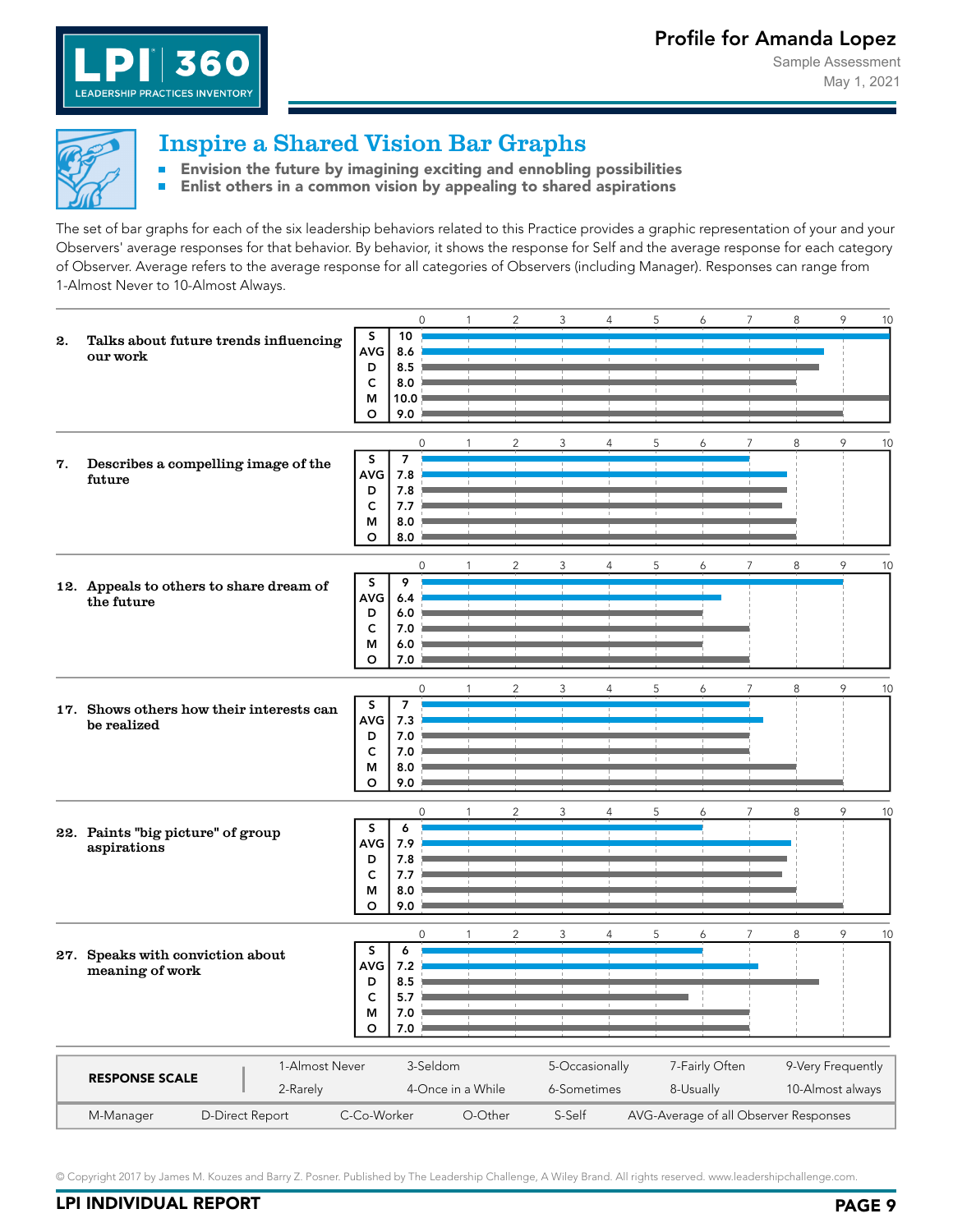

<span id="page-11-0"></span>

#### Challenge the Process Data Summary

**E** Search for opportunities by seizing the initiative and by looking outward for innovative ways to improve

Ē. Experiment and take risks by constantly generating small wins and learning from experience

This page shows the responses for each of the six leadership behaviors related to this Practice. The Self column shows the responses you gave yourself for each behavior. The AVG column shows the averages of the Observers responses. The Individual Observers columns show each Observers response for each behavioral item. Responses can range from 1-Almost Never to 10-Almost Always.

|    |                                                                              |    | <b>SELF AVG</b> |                | <b>INDIVIDUAL OBSERVERS</b> |                |                |                |                |                |                |    |
|----|------------------------------------------------------------------------------|----|-----------------|----------------|-----------------------------|----------------|----------------|----------------|----------------|----------------|----------------|----|
|    |                                                                              |    |                 | M1             | D <sub>1</sub>              | D <sub>2</sub> | D <sub>3</sub> | D <sub>4</sub> | C <sub>1</sub> | C <sub>2</sub> | C <sub>3</sub> | O1 |
| 3. | Seeks challenging<br>opportunities to test skills                            | 10 | 8.9             | 9              | 10                          | 10             | 9              | 5              | 9              | 9              | 9              | 10 |
| 8. | Challenges people to try new<br>approaches                                   | 9  | 7.9             | 8              | 10                          | 10             | 8              | $\overline{3}$ | 6              | 9              | $\overline{7}$ | 10 |
|    | 13. Actively searches for<br>innovative ways to improve<br>what we do        | 8  | 8.2             | 8              | 10                          | 10             | 9              | 5              | 9              | 9              | 5              | 9  |
|    | 18. Asks "What can we learn?"                                                | 8  | 7.3             | 8              | 6                           | $\,8\,$        | 8              | $\overline{4}$ | 8              | $\overline{7}$ | $\overline{7}$ | 10 |
|    | 23. Identifies measurable<br>milestones that keep projects<br>moving forward | 10 | 8.4             | $\overline{7}$ | 8                           | 10             | 10             | 6              | 9              | 8              | 10             | 8  |
|    | 28. Takes initiative in anticipating<br>and responding to change             | 9  | 8.4             | 9              | 10                          | 10             | 10             | 6              | $\overline{7}$ | 9              | 6              | 9  |

|                              |  | 1-Almost Never | 3-Seldom          | 5-Occasionally | 7-Fairly Often                        | 9-Very Frequently |
|------------------------------|--|----------------|-------------------|----------------|---------------------------------------|-------------------|
| <b>RESPONSE SCALE</b>        |  | 2-Rarely       | 4-Once in a While | 6-Sometimes    | 8-Usually                             | 10-Almost always  |
|                              |  |                |                   |                |                                       |                   |
| D-Direct Report<br>M-Manager |  | C-Co-Worker    | O-Other           | S-Self         | AVG-Average of all Observer Responses |                   |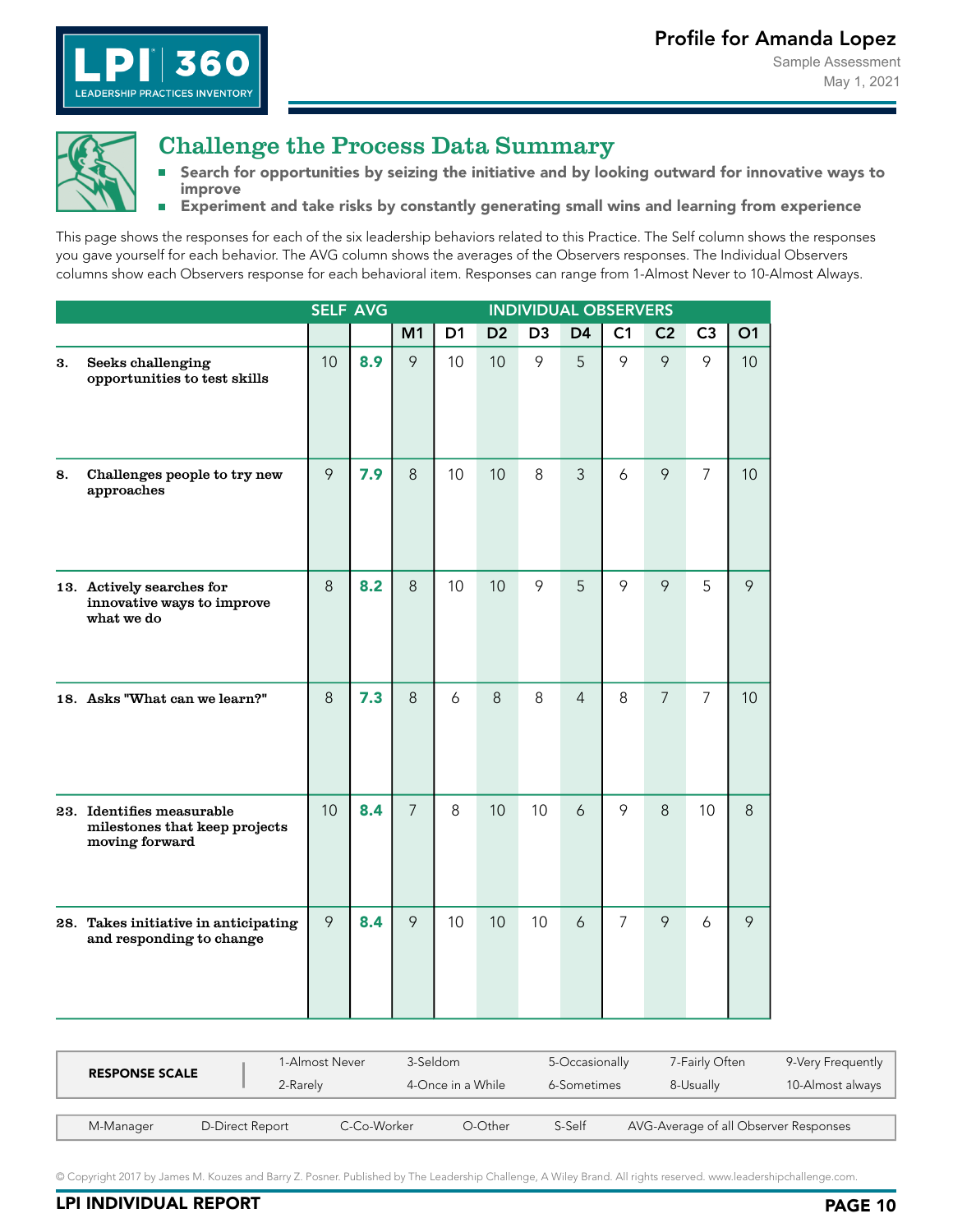<span id="page-12-0"></span>

360

**LEADERSHIP PRACTICES INVENTORY** 

#### Challenge the Process Bar Graphs

- Search for opportunities by seizing the initiative and by looking outward for innovative ways to  $\overline{\phantom{a}}$ improve
- $\blacksquare$ Experiment and take risks by constantly generating small wins and learning from experience

The set of bar graphs for each of the six leadership behaviors related to this Practice provides a graphic representation of your and your Observers' average responses for that behavior. By behavior, it shows the response for Self and the average response for each category of Observer. Average refers to the average response for all categories of Observers (including Manager). Responses can range from 1-Almost Never to 10-Almost Always.

|    |                                           |                       | $\mathbf 0$      | -1                | $\overline{c}$ | 3              | $\overline{4}$ | 5              | 6         | $\overline{7}$ | 8                                     | 9                 | 10 |
|----|-------------------------------------------|-----------------------|------------------|-------------------|----------------|----------------|----------------|----------------|-----------|----------------|---------------------------------------|-------------------|----|
| З. | Seeks challenging opportunities to        | $\sf S$               | 10               |                   |                |                |                |                |           |                |                                       |                   |    |
|    | test skills                               | <b>AVG</b>            | 8.9              |                   |                |                |                |                |           |                |                                       |                   |    |
|    |                                           | D<br>$\mathsf{C}$     | 8.5<br>9.0       |                   |                |                |                |                |           |                |                                       |                   |    |
|    |                                           | М                     | 9.0              |                   |                |                |                |                |           |                |                                       |                   |    |
|    |                                           | $\circ$               | 10.0             |                   |                |                |                |                |           |                |                                       |                   |    |
|    |                                           |                       |                  |                   |                |                |                |                |           |                |                                       |                   |    |
|    |                                           | S                     | $\mathbf 0$<br>9 |                   | 2              | 3              | $\overline{4}$ | 5              | 6         | $\overline{7}$ | 8                                     | 9                 | 10 |
| 8. | Challenges people to try new              | <b>AVG</b>            | 7.9              |                   |                |                |                |                |           |                |                                       |                   |    |
|    | approaches                                | D                     | 7.8              |                   |                |                | $\mathbb{R}^2$ | $\pm$          |           |                |                                       |                   |    |
|    |                                           | $\mathsf{C}$          | 7.3              |                   |                |                |                |                |           |                |                                       |                   |    |
|    |                                           | M                     | 8.0              |                   |                |                |                |                |           |                |                                       |                   |    |
|    |                                           | $\circ$               | 10.0             |                   |                |                |                |                |           |                |                                       |                   |    |
|    |                                           |                       | $\mathbf{0}$     | 1                 | $\overline{2}$ | 3              | $\overline{4}$ | 5              | 6         | $\overline{7}$ | 8                                     | 9                 | 10 |
|    | 13. Actively searches for innovative ways | S                     | 8                |                   |                |                |                |                |           |                |                                       |                   |    |
|    | to improve what we do                     | <b>AVG</b>            | 8.2              |                   |                |                |                |                |           |                |                                       |                   |    |
|    |                                           | D                     | 8.5              |                   |                |                |                |                |           |                |                                       |                   |    |
|    |                                           | C                     | 7.7              |                   |                |                |                |                |           |                |                                       |                   |    |
|    |                                           | М<br>$\circ$          | 8.0<br>9.0       |                   |                |                |                |                |           |                |                                       |                   |    |
|    |                                           |                       |                  |                   |                |                |                |                |           |                |                                       |                   |    |
|    |                                           |                       | $\mathbf 0$      | $\mathbf{1}$      | $\overline{2}$ | 3              | $\overline{4}$ | 5              | 6         | 7              | 8                                     | 9                 | 10 |
|    | 18. Asks "What can we learn?"             | $\sf S$<br><b>AVG</b> | 8                |                   |                |                |                |                |           |                |                                       |                   |    |
|    |                                           | D                     | 7.3<br>6.5       |                   |                |                |                |                |           |                |                                       |                   |    |
|    |                                           | $\mathsf{C}$          | 7.3              |                   |                |                |                |                |           |                |                                       |                   |    |
|    |                                           | М                     | 8.0              |                   |                |                | ×.             | $\mathbf{L}$   |           |                |                                       |                   |    |
|    |                                           | O                     | 10.0             |                   |                |                |                |                |           |                |                                       |                   |    |
|    |                                           |                       | $\Omega$         | 1                 | $\overline{2}$ | 3              | $\overline{4}$ | 5              | 6         | $\overline{7}$ | 8                                     | 9                 | 10 |
|    | 23. Identifies measurable milestones that | S                     | 10               |                   |                |                |                |                |           |                |                                       |                   |    |
|    | keep projects moving forward              | <b>AVG</b>            | 8.4              |                   |                | $\mathbb{R}^n$ | $\mathbf{I}$   | $\mathbf{I}$   |           |                |                                       |                   |    |
|    |                                           | D                     | 8.5              |                   |                |                |                |                |           |                |                                       |                   |    |
|    |                                           | $\mathsf{C}$          | 9.0              |                   |                |                |                |                |           |                |                                       |                   |    |
|    |                                           | М<br>O                | 7.0<br>8.0       |                   |                |                |                |                |           |                |                                       |                   |    |
|    |                                           |                       |                  |                   |                |                |                |                |           |                |                                       |                   |    |
|    |                                           |                       | $\mathbf{0}$     |                   | 2              | 3              | 4              | 5              | 6         | $\overline{7}$ | 8                                     | 9                 | 10 |
|    | 28. Takes initiative in anticipating and  | S<br><b>AVG</b>       | 9<br>8.4         |                   |                |                |                |                |           |                |                                       |                   |    |
|    | responding to change                      | D                     | 9.0              |                   |                |                |                |                |           |                |                                       |                   |    |
|    |                                           | $\mathsf{C}$          | 7.3              |                   |                |                |                |                |           |                |                                       |                   |    |
|    |                                           | М                     | 9.0              |                   |                |                |                |                |           |                |                                       |                   |    |
|    |                                           | $\circ$               | 9.0              |                   |                |                |                |                |           |                |                                       |                   |    |
|    |                                           |                       |                  |                   |                |                |                |                |           |                |                                       |                   |    |
|    | 1-Almost Never<br><b>RESPONSE SCALE</b>   |                       | 3-Seldom         |                   |                |                | 5-Occasionally | 7-Fairly Often |           |                |                                       | 9-Very Frequently |    |
|    | 2-Rarely                                  |                       |                  | 4-Once in a While |                | 6-Sometimes    |                |                | 8-Usually |                |                                       | 10-Almost always  |    |
|    | D-Direct Report<br>M-Manager              | C-Co-Worker           |                  | O-Other           |                | S-Self         |                |                |           |                | AVG-Average of all Observer Responses |                   |    |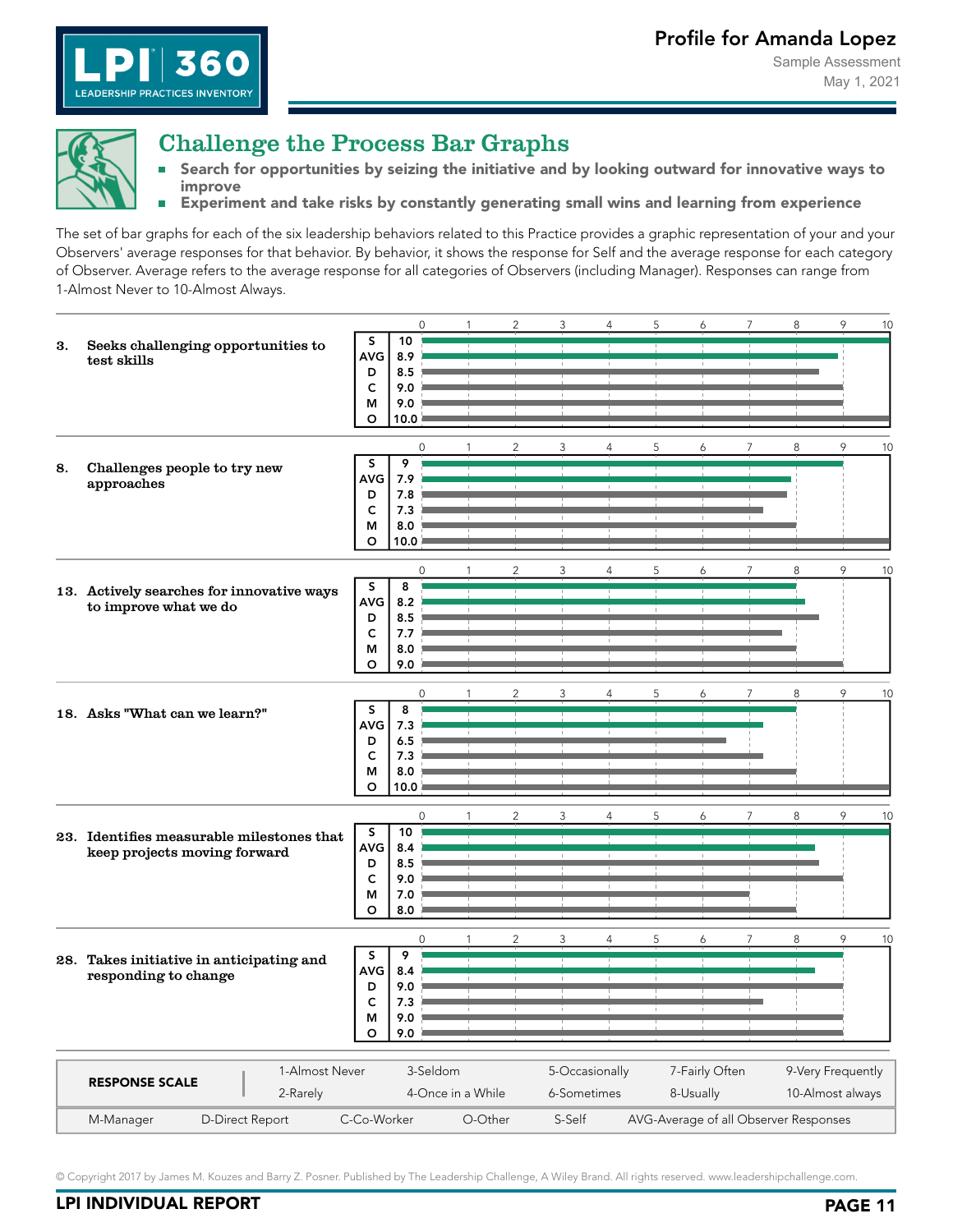<span id="page-13-0"></span>

#### Enable Others to Act Data Summary

- **Foster collaboration by building trust and facilitating relationships**
- $\blacksquare$ Strengthen others by increasing self-determination and developing competence

This page shows the responses for each of the six leadership behaviors related to this Practice. The Self column shows the responses you gave yourself for each behavior. The AVG column shows the averages of the Observers responses. The Individual Observers columns show each Observers response for each behavioral item. Responses can range from 1-Almost Never to 10-Almost Always.

|     |                                                                                       |    | <b>SELF AVG</b> | <b>INDIVIDUAL OBSERVERS</b> |                |                |                |                |                |                |                |    |
|-----|---------------------------------------------------------------------------------------|----|-----------------|-----------------------------|----------------|----------------|----------------|----------------|----------------|----------------|----------------|----|
|     |                                                                                       |    |                 | M1                          | D <sub>1</sub> | D <sub>2</sub> | D <sub>3</sub> | D <sub>4</sub> | C <sub>1</sub> | C <sub>2</sub> | C <sub>3</sub> | O1 |
| 4.  | Develops cooperative<br>relationships                                                 | 8  | 8.4             | 8                           | 9              | 10             | 10             | 6              | 8              | 8              | 9              | 8  |
| 9.  | Actively listens to diverse<br>points of view                                         | 9  | 8.2             | 9                           | 8              | 10             | 9              | 5              | 8              | $\overline{7}$ | 9              | 9  |
|     | 14. Treats people with dignity and<br>respect                                         | 10 | 9.6             | 10                          | 9              | 10             | 10             | $\overline{7}$ | 10             | 10             | 10             | 10 |
|     | 19. Involves people in the<br>decisions that directly impact<br>their job performance | 8  | 7.9             | 8                           | 9              | 10             | 8              | 5              | 8              | $\overline{7}$ | $\overline{7}$ | 9  |
| 24. | Gives people choice about how<br>to do their work                                     | 10 | 8.1             | 9                           | 9              | 9              | 9              | 5              | 6              | 8              | 9              | 9  |
|     | 29. Ensures that people grow in<br>their jobs                                         | 8  | 6.8             | 6                           | 5              | $\overline{7}$ | 8              | $\overline{4}$ | 8              | $\overline{7}$ | $\overline{7}$ | 9  |

| <b>RESPONSE SCALE</b>        |  | 1-Almost Never |             | 3-Seldom          | 5-Occasionally | 7-Fairly Often                        | 9-Very Frequently |
|------------------------------|--|----------------|-------------|-------------------|----------------|---------------------------------------|-------------------|
|                              |  | 2-Rarely       |             | 4-Once in a While | 6-Sometimes    | 8-Usually                             | 10-Almost always  |
|                              |  |                |             |                   |                |                                       |                   |
| D-Direct Report<br>M-Manager |  |                | C-Co-Worker | O-Other           | S-Self         | AVG-Average of all Observer Responses |                   |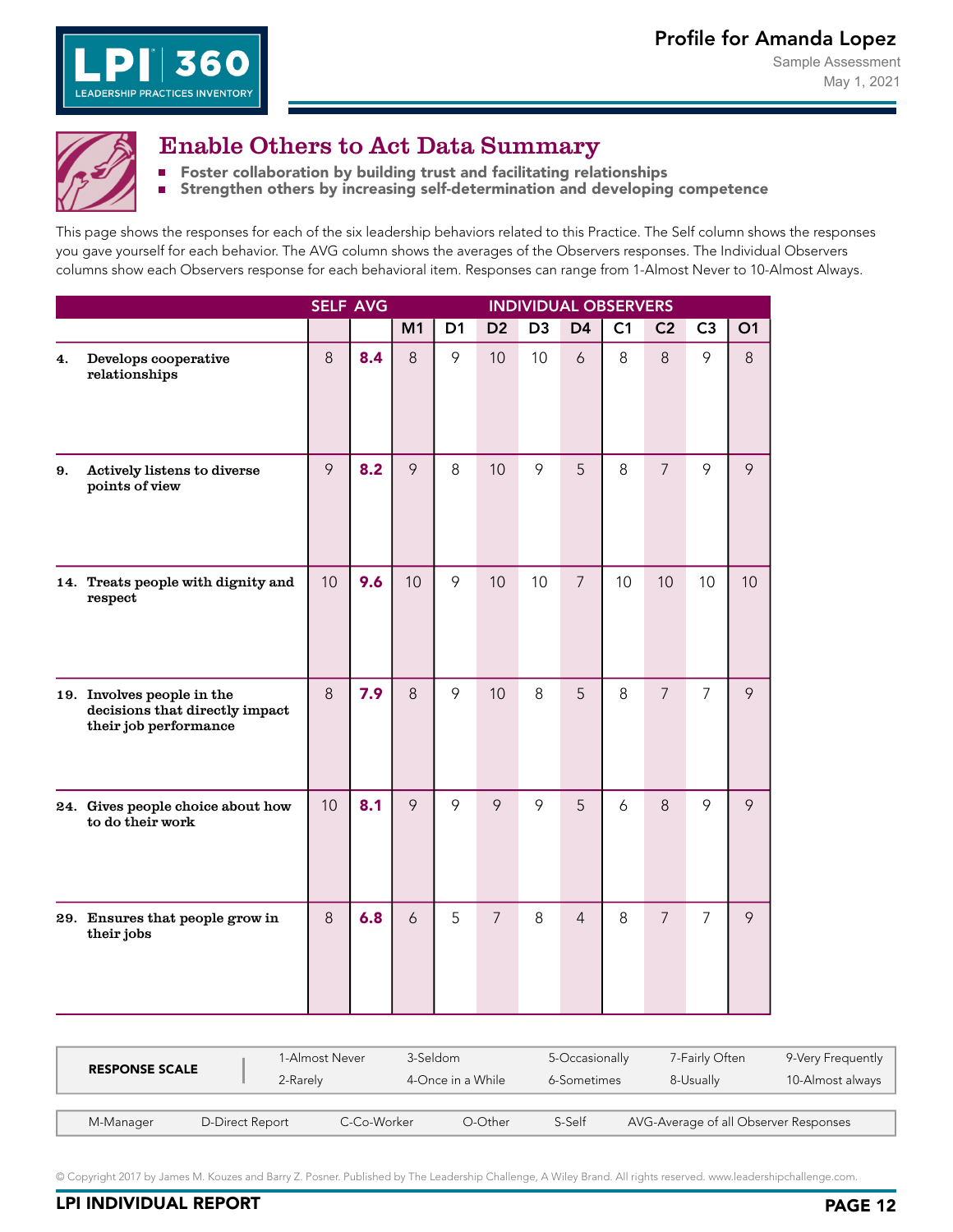<span id="page-14-0"></span>

360

**LEADERSHIP PRACTICES INVENTORY** 

n.

#### Enable Others to Act Bar Graphs

- Foster collaboration by building trust and facilitating relationships
- Strengthen others by increasing self-determination and developing competence m.

The set of bar graphs for each of the six leadership behaviors related to this Practice provides a graphic representation of your and your Observers' average responses for that behavior. By behavior, it shows the response for Self and the average response for each category of Observer. Average refers to the average response for all categories of Observers (including Manager). Responses can range from 1-Almost Never to 10-Almost Always.

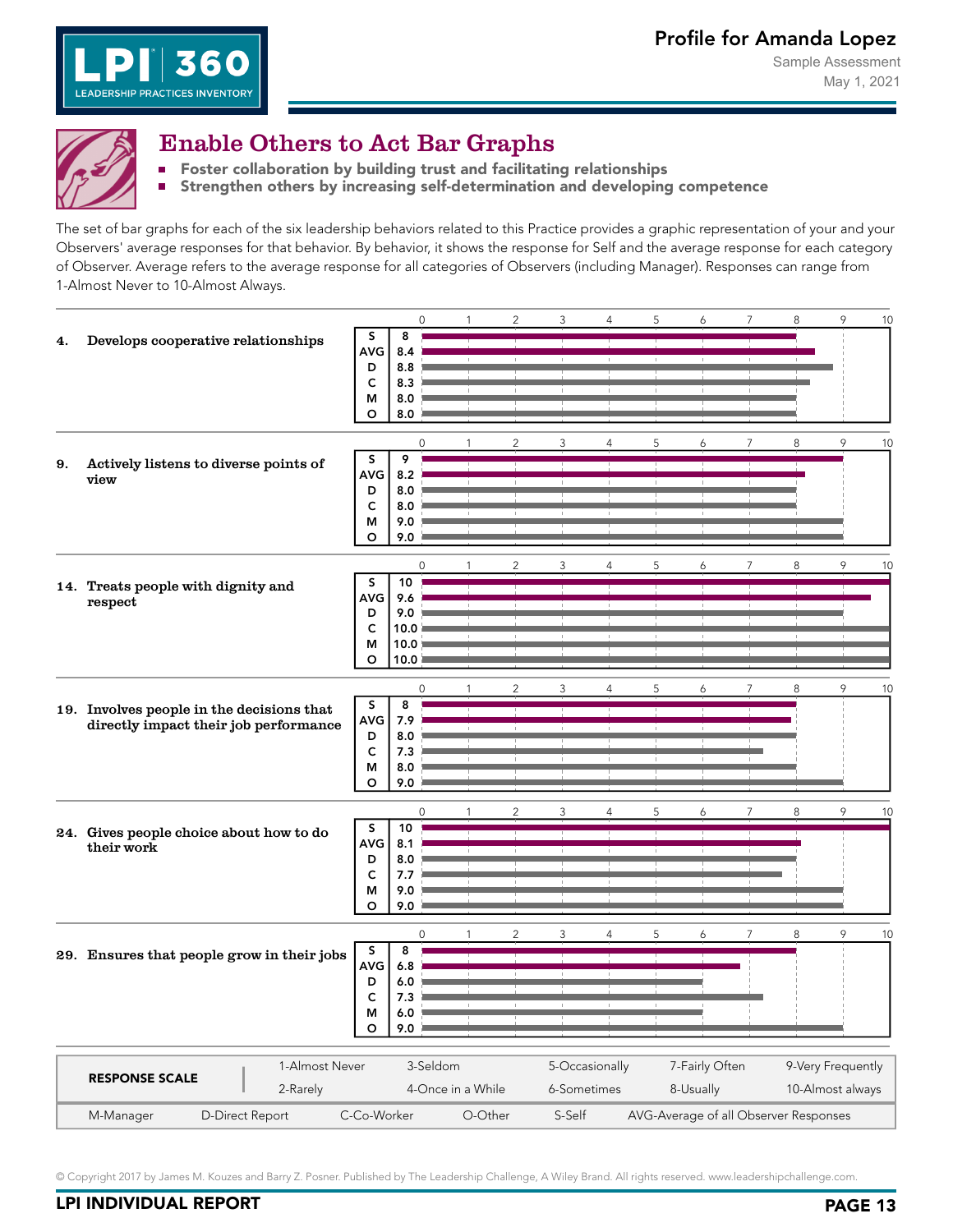<span id="page-15-0"></span>

#### Encourage the Heart Data Summary

Recognize contributions by showing appreciation for individual excellence  $\overline{\mathbb{L}}$ 

 $\blacksquare$ Celebrate the values and victories by creating a spirit of community

This page shows the responses for each of the six leadership behaviors related to this Practice. The Self column shows the responses you gave yourself for each behavior. The AVG column shows the averages of the Observers responses. The Individual Observers columns show each Observers response for each behavioral item. Responses can range from 1-Almost Never to 10-Almost Always.

|    |                                                                                                                      | <b>SELF AVG</b> |     |                | <b>INDIVIDUAL OBSERVERS</b> |                |                |                |                |                |                |                |
|----|----------------------------------------------------------------------------------------------------------------------|-----------------|-----|----------------|-----------------------------|----------------|----------------|----------------|----------------|----------------|----------------|----------------|
|    |                                                                                                                      |                 |     | M1             | D <sub>1</sub>              | D <sub>2</sub> | D <sub>3</sub> | D <sub>4</sub> | C <sub>1</sub> | C <sub>2</sub> | C <sub>3</sub> | <b>O1</b>      |
| 5. | Praises people for a job well<br>done                                                                                | 6               | 7.1 | 8              | $\overline{7}$              | 6              | $\overline{7}$ | 5              | 9              | 6              | 8              | 8              |
|    | 10. Expresses confidence in<br>people's abilities                                                                    | 9               | 7.0 | $\overline{7}$ | 6                           | $\overline{7}$ | 8              | $\delta$       | $\overline{7}$ | $\delta$       | $\overline{7}$ | 9              |
|    | 15. Makes sure that people are<br>creatively recognized for their<br>contributions to the success of<br>our projects | 5               | 7.1 | 8              | 5                           | 5              | 10             | $\overline{4}$ | 10             | 10             | 5              | $\overline{7}$ |
|    | 20. Recognizes people for<br>commitment to shared values                                                             | 5               | 6.0 | 8              | $\delta$                    | 5              | 6              | $\overline{3}$ | 9              | $\overline{4}$ | 5              | 8              |
|    | 25. Tells stories of encouragement<br>about the good work of others                                                  | 6               | 5.9 | 8              | 6                           | 6              | $\overline{7}$ | $\overline{3}$ | 5              | $\delta$       | 5              | $\overline{7}$ |
|    | 30. Gets personally involved in<br>recognizing people and<br>celebrating accomplishments                             | 8               | 7.4 | 8              | $\delta$                    | 6              | 9              | 5              | 9              | 6              | 9              | 9              |

| <b>RESPONSE SCALE</b>        |  | 1-Almost Never | 3-Seldom          | 5-Occasionally | 7-Fairly Often | 9-Very Frequently                     |
|------------------------------|--|----------------|-------------------|----------------|----------------|---------------------------------------|
|                              |  | 2-Rarely       | 4-Once in a While | 6-Sometimes    | 8-Usually      | 10-Almost always                      |
|                              |  |                |                   |                |                |                                       |
| D-Direct Report<br>M-Manager |  | C-Co-Worker    | O-Other           | S-Self         |                | AVG-Average of all Observer Responses |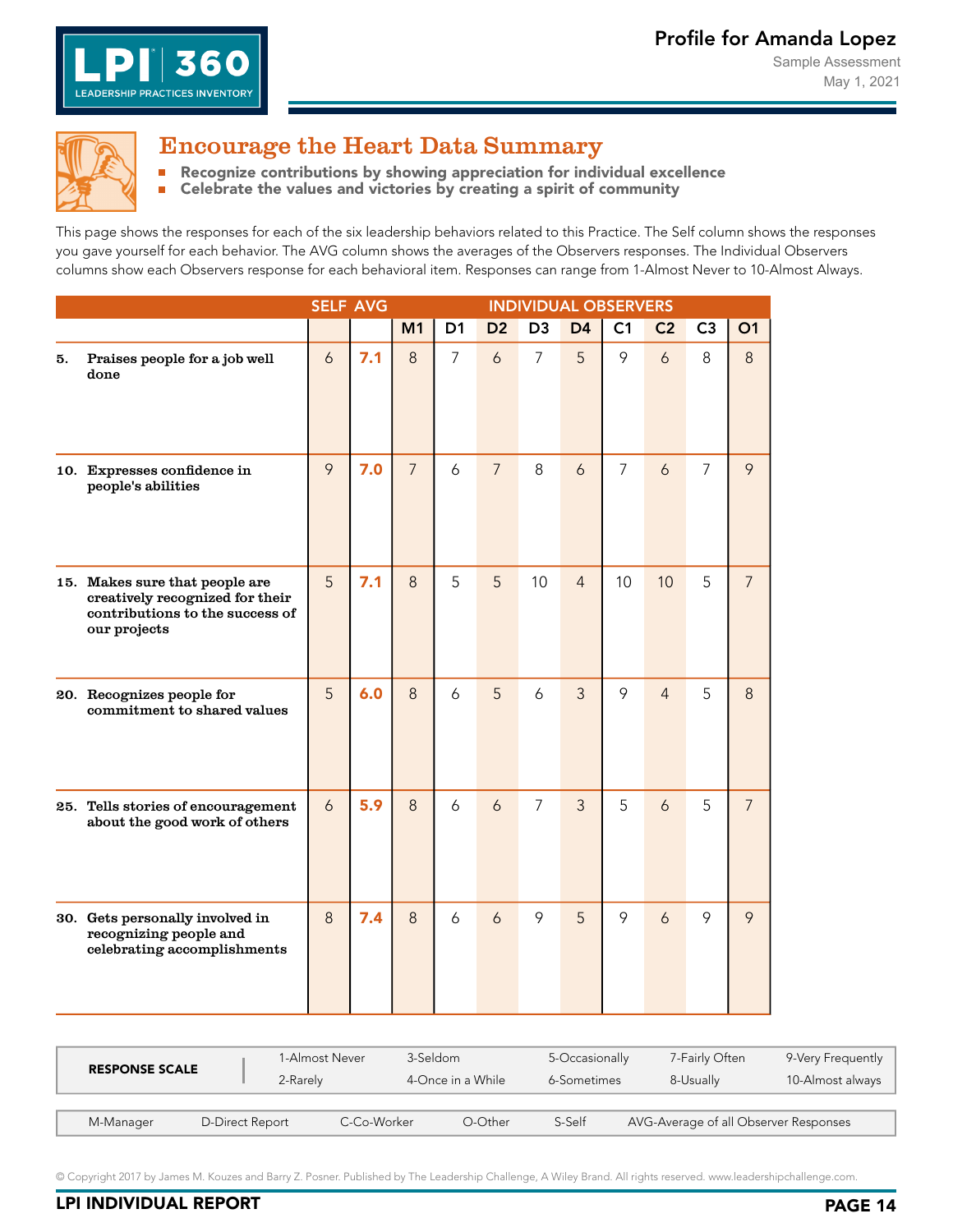

<span id="page-16-0"></span>

360

LEADERSHIP PRACTICES INVENTORY

### Encourage the Heart Bar Graphs

Recognize contributions by showing appreciation for individual excellence H Celebrate the values and victories by creating a spirit of community  $\blacksquare$ 

The set of bar graphs for each of the six leadership behaviors related to this Practice provides a graphic representation of your and your Observers' average responses for that behavior. By behavior, it shows the response for Self and the average response for each category of Observer. Average refers to the average response for all categories of Observers (including Manager). Responses can range from 1-Almost Never to 10-Almost Always.